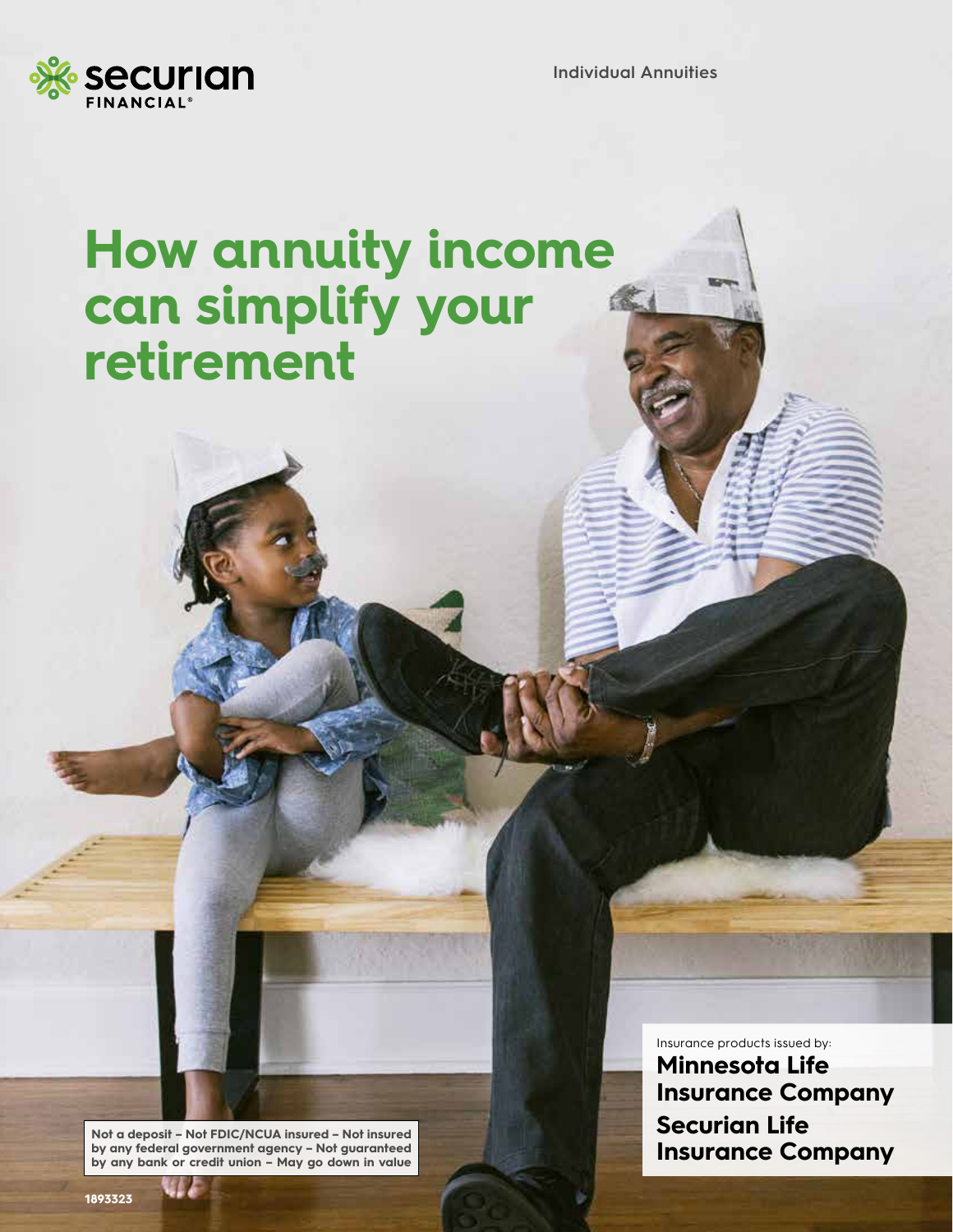

| How annuities work                              | 4  |
|-------------------------------------------------|----|
| How annuity income can<br>work for you          | 5  |
| Designing your annuity income                   | 6  |
| Tax advantages of<br>annuity income             | 9  |
| Using annuity income to<br>cover everyday bills | 9  |
| Selecting the option that's<br>right for you    | 10 |
| Questions to ask                                | 13 |
| About Securian Financial                        | 15 |
|                                                 |    |

### **What annuities and life insurance have in common**

Annuities are a form of insurance, and they can only be issued by insurance companies. Life insurance provides financial protection against the risk of dying too soon. Annuities protect against the risk of living too long.

**Annuities are one of the few financial products that can guarantee an income you can't outlive.**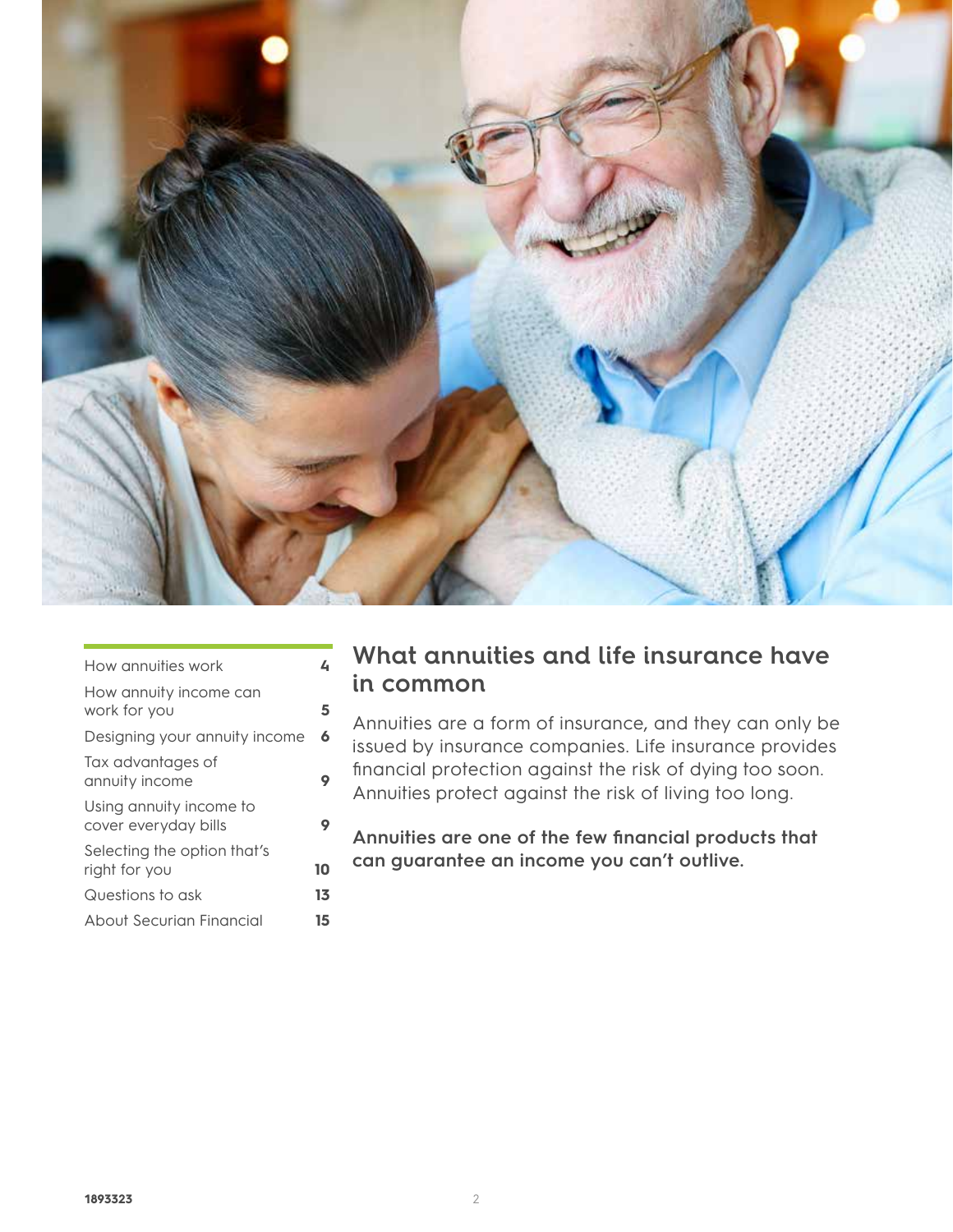## **No one wants to spend retirement wondering whether the money will last.**

**But plenty of people do exactly that.** It doesn't have to be that way. There is a financial product that has long helped people deal with the risk of running out of money: an annuity. Annuities offer you the ability to turn a portion of your accumulated savings or assets into a stream of income. An annuity can pay out income for as long as you are alive, whether that's to age 90, 100 or beyond.

Annuity income won't take care of every financial retirement issue you'll face, and it's not a perfect fit for everyone. But it can go a long way toward making the financial side of retirement less challenging.



### **An annuity can pay out income**

**for as long as you are alive, whether that's to age 90, 100 or beyond.**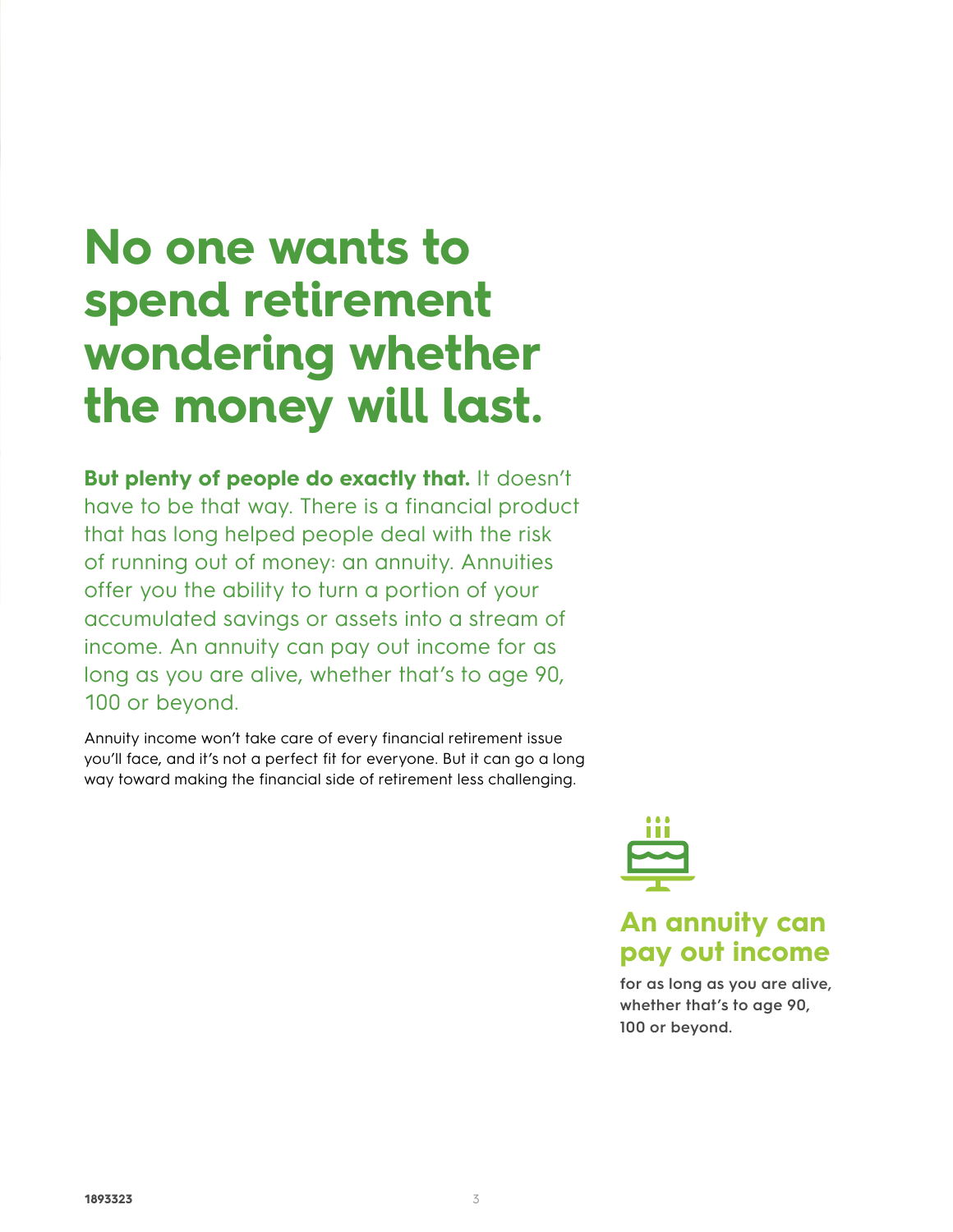# **How annuities work**

There are often two phases of an annuity:



### **Accumulation**

Deferred annuities are used to fund your long-term retirement savings or investments. You purchase an annuity, and your contribution earns interest or investment returns. Earnings accumulate tax-deferred, which means taxes aren't owed until money is withdrawn, which typically occurs at retirement.



#### **Income distribution or "annuitization"**

At some point in the future, your accumulated value can be turned into an income stream. When you annuitize your contract, you receive a guarantee on the schedule and duration of your income payment stream.

### **What it means**

**Annuitant –** The person receiving annuity payments and upon whose lifetime income benefits will be paid. This is typically the buyer and owner of the annuity.

**Joint annuitant –** A second person upon whose lifetime income benefits will be paid. Typically the joint annuitant is the annuitant's spouse.

Guarantees are based on the financial strength and claims-paying ability of the issuing company.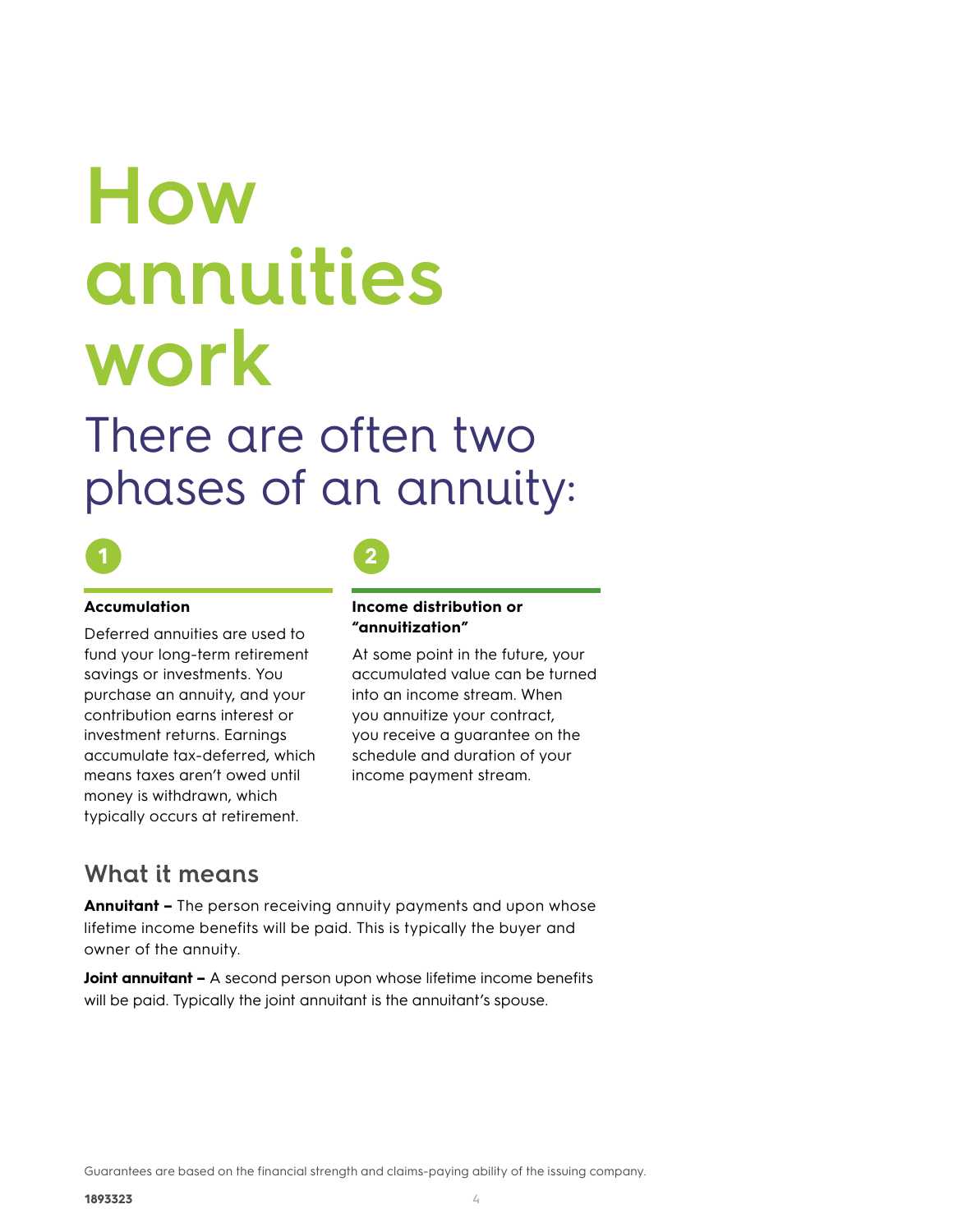### **How annuity income can work for you**

### **Annuity income can be a key component in your retirement income strategy. You can:**

- **•** Convert IRA assets or distributions you receive from a qualified plan such as a 401(k) or other qualified retirement plan into a retirement stream of lifetime income, thus avoiding the need to structure distribution payments for required minimum distributions.
- **•** Convert personal investment assets, for example, proceeds from the sale of a home or investments into a guaranteed stream of income you won't outlive.
- **•** Convert assets accumulated in deferred annuities to a monthly retirement income stream.

### **You can use your annuity income payments to:**

- **•** Establish a guaranteed stream of income for your retirement years.
- **•** Supplement your income from Social Security, a pension plan or investments.
- **•** Provide financial stability in the event of illness or nursing home stay.
- **•** Ensure you won't outlive your savings with a lifetime income option.

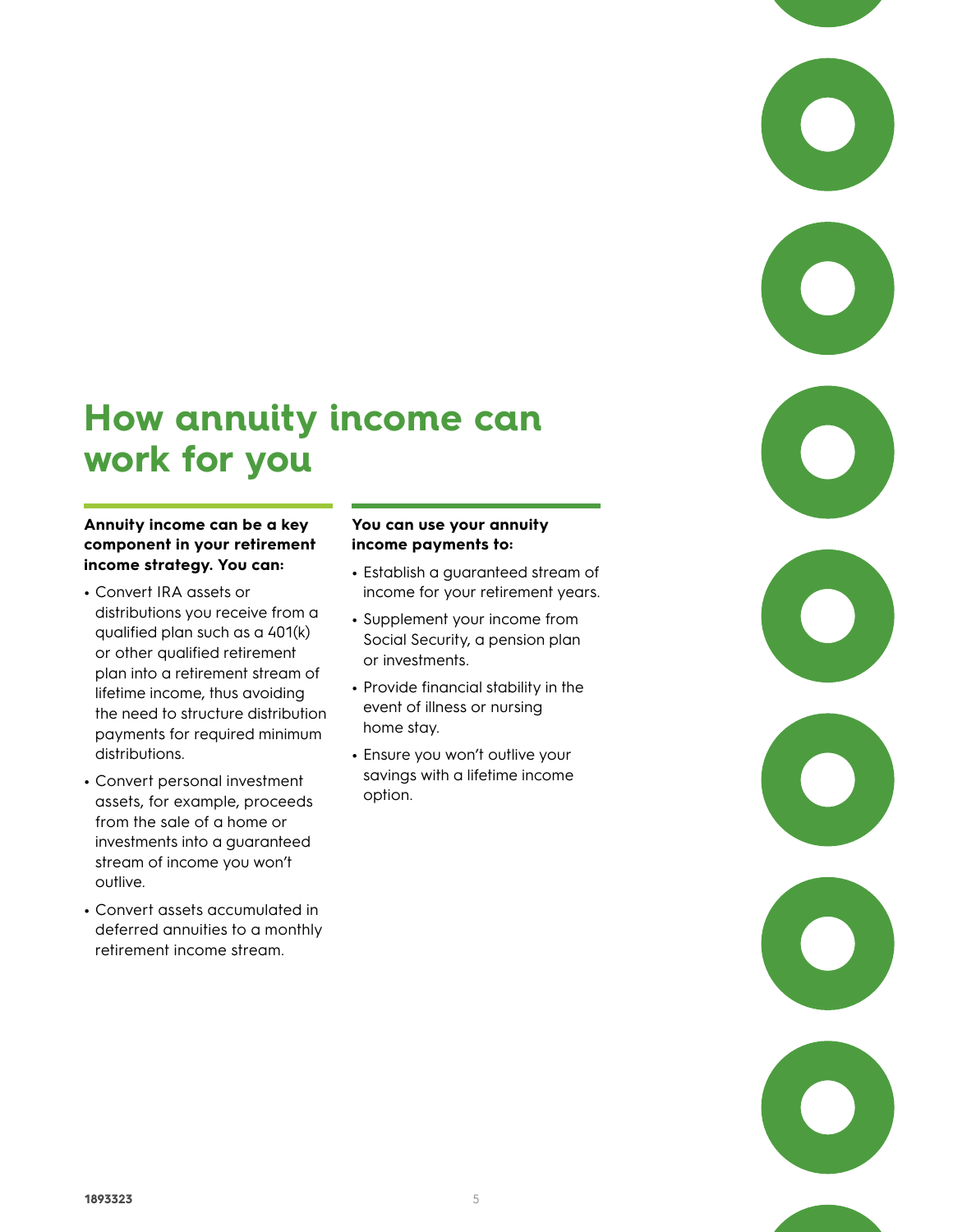# **Designing your annuity income**

Generally, you may select from a number of options that range from income guaranteed for a set period of time, or income based on a single or joint life.<sup>1</sup> If you own a variable annuity, you can also choose whether you desire your income stream to be fixed, variable or a combination of both.

**Your decisions determine what kind of payout you'll receive from your annuity.**

1. Guarantees are subject to the financial strength and claims-paying ability of the issuing insurance company. The guarantees have no bearing on variable investment performance.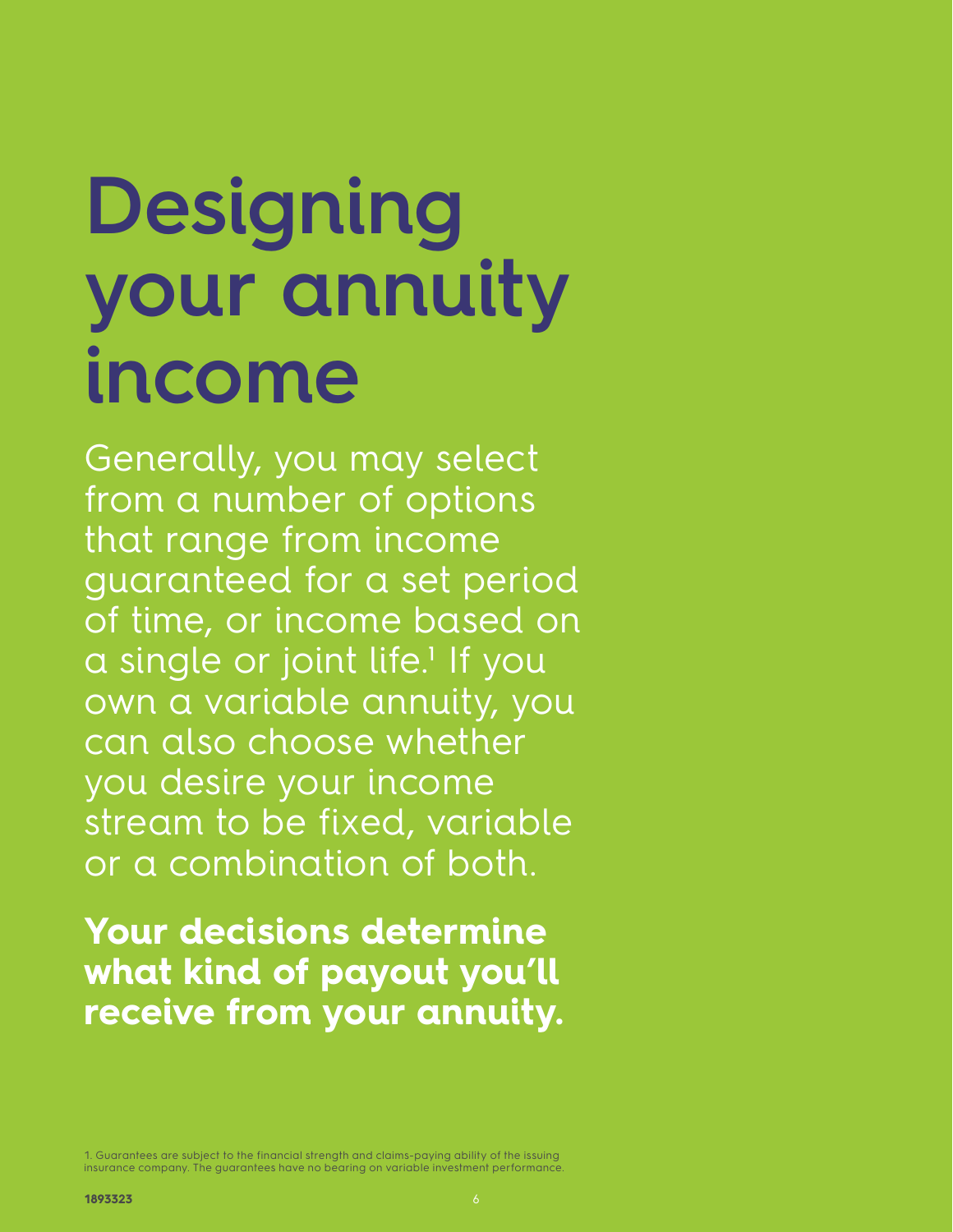#### **Fixed or variable income?**

When you design your annuity income, you need to decide whether you're more comfortable with a predictable stream of fixed income or if you'd like to continue to participate in the potential growth of the markets.

- **• Fixed annuity income** Fixed annuity payments are set at purchase and they don't change. Fixed income payments are not affected by the performance of the investment markets, changes to interest rates or shifts in economic conditions. The amount of your income payment depends on the income payout terms you choose.
- **• Variable annuity income –** Variable annuities set an initial payment amount. Your future income will vary with the performance of the variable investments you select, increasing or decreasing as their returns rise or fall. There are no guarantees as to the amount of future annuity income payments. Variable annuity income has the potential to help you stay ahead of inflation and preserve your purchasing power over longer periods of time, such as retirement.

#### **Income for life or a set period of time?**

Once you've selected either fixed or variable payments, your next decision involves how many years you want to receive the income, the guarantees you'd like to accompany those payments and whether those payments/and or guarantees cover your life or two lives – like you and your spouse.

Generally, the greater or longer the guarantee, the lower the payment amount. For example, an annuity for a set period of time would generally produce a higher payment than a lifetime annuity option. Likewise, a lifetime annuity option for one person would generally provide a higher income payment than an option that would cover the lifetimes of two persons.



#### **Income for a set period of time**

Provides guaranteed income for a time period you select.

**Income based on a single life** 

A variety of guaranteed income options are available that provide income for you.



#### **Income based on two lives**

A variety of income options are available that provide income for you and your spouse or other individual.

The payout choice you select is final and usually can't be changed. So make sure you understand your choices and the option that will work best for you. Although you may lose some financial flexibility and control, you have options to gain income certainty and security.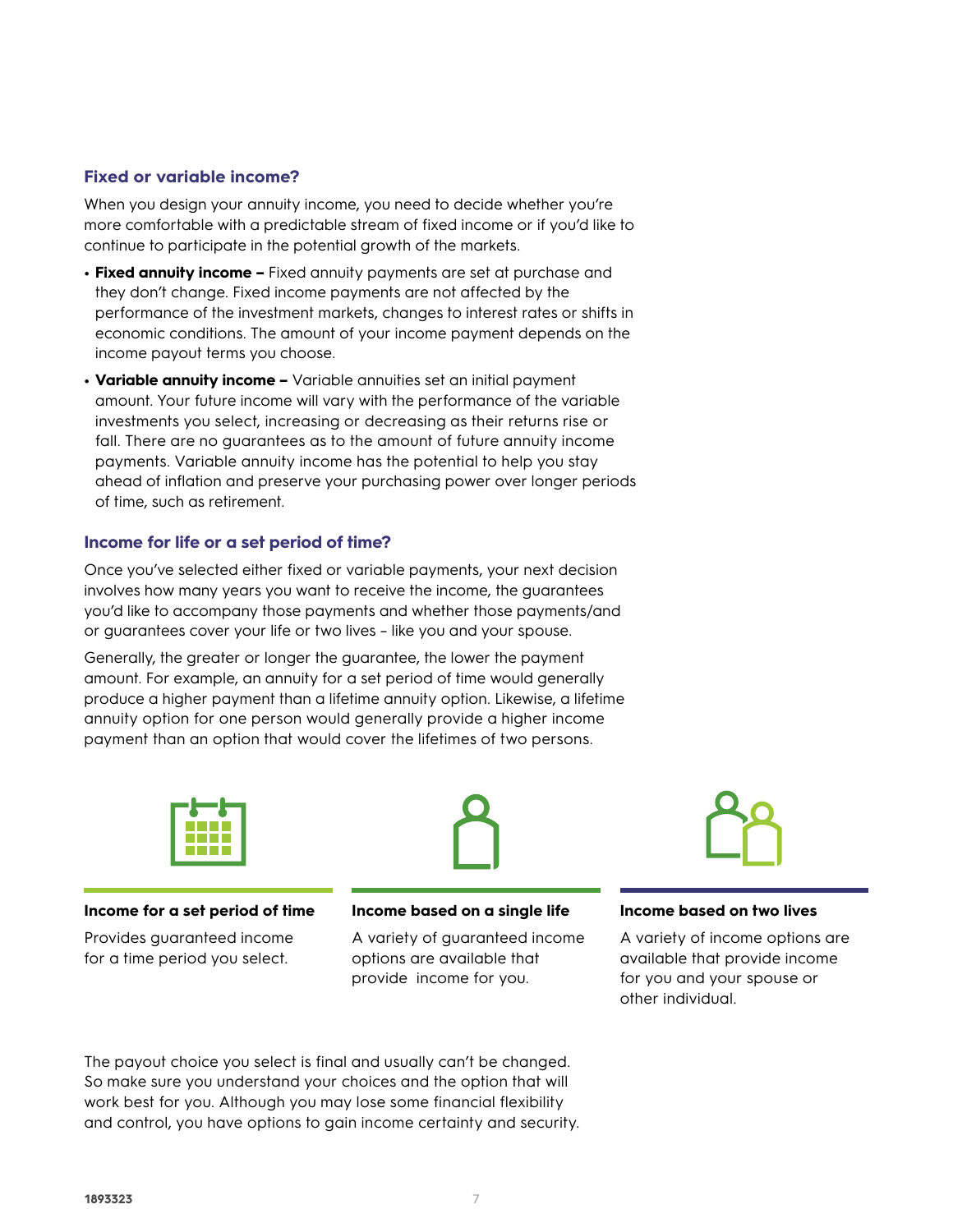**Annuities are one of the few financial products that can guarantee an income you can't outlive.**

8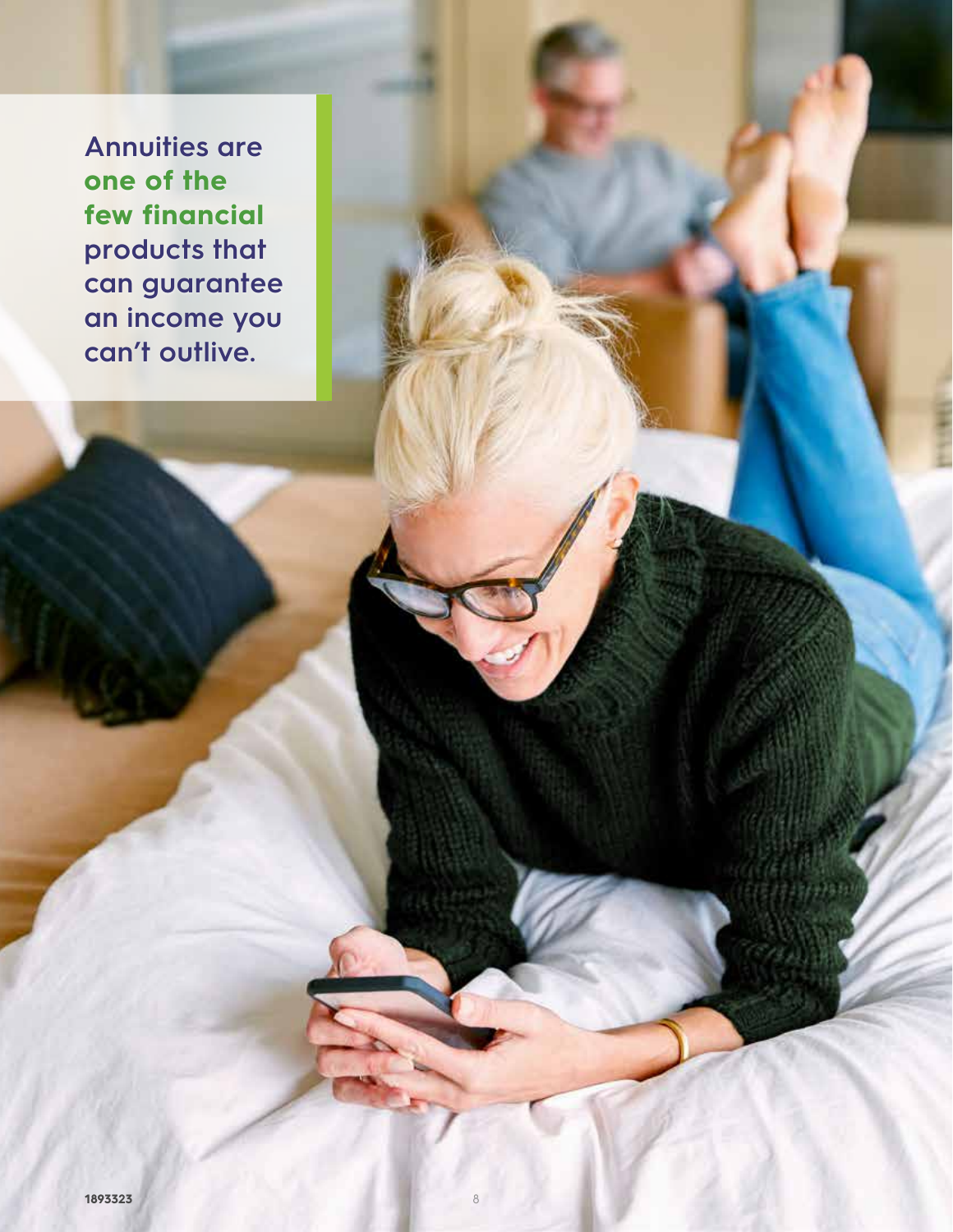### **Tax advantages of annuity income**

Annuity income can also make tax time a little simpler.

For non-qualified assets (money not in an IRA or other tax-advantaged plan), part of each annuity income payment is classified as a return of what you initially contributed – also called your cost basis. That part is not taxed. The remainder of your payment is considered your investment gain or interest, and that portion is taxed. Your cost basis will eventually be returned to you over an extended period of time. After that, the entire payment will be taxable.

Annuity income payments from qualified accounts (such as IRAs) will be fully taxable. Please consult with your tax financial professional for more information.

Annuity income payments are generally taxable in the year in which you receive them, so you'll be paying taxes only as the payments are made over time.

### **Strategic thinking: Using annuity income to cover everyday bills**

By strategically using annuity income, you can enjoy greater financial control, a sense of security and flexibility. Here's how.

First, calculate your regular monthly expenses:

- **•** Utility payments
- **•** Groceries
- **•** A house or car payment
- **•** Other set expenses

Then purchase an annuity that will generate enough income to take care of some or all of those expenses. You can cover your regular bills and use other income sources to cover expenses such as travel, entertainment, restaurants, etc.

This information is a general discussion of the relevant federal tax laws provided to promote ideas that may benefit a taxpayer. It is not intended for, nor can it be used by any taxpayer for the purpose of avoiding federal tax penalties. Taxpayers should seek the advice of their own financial professional regarding any tax and legal issues specific to their situation.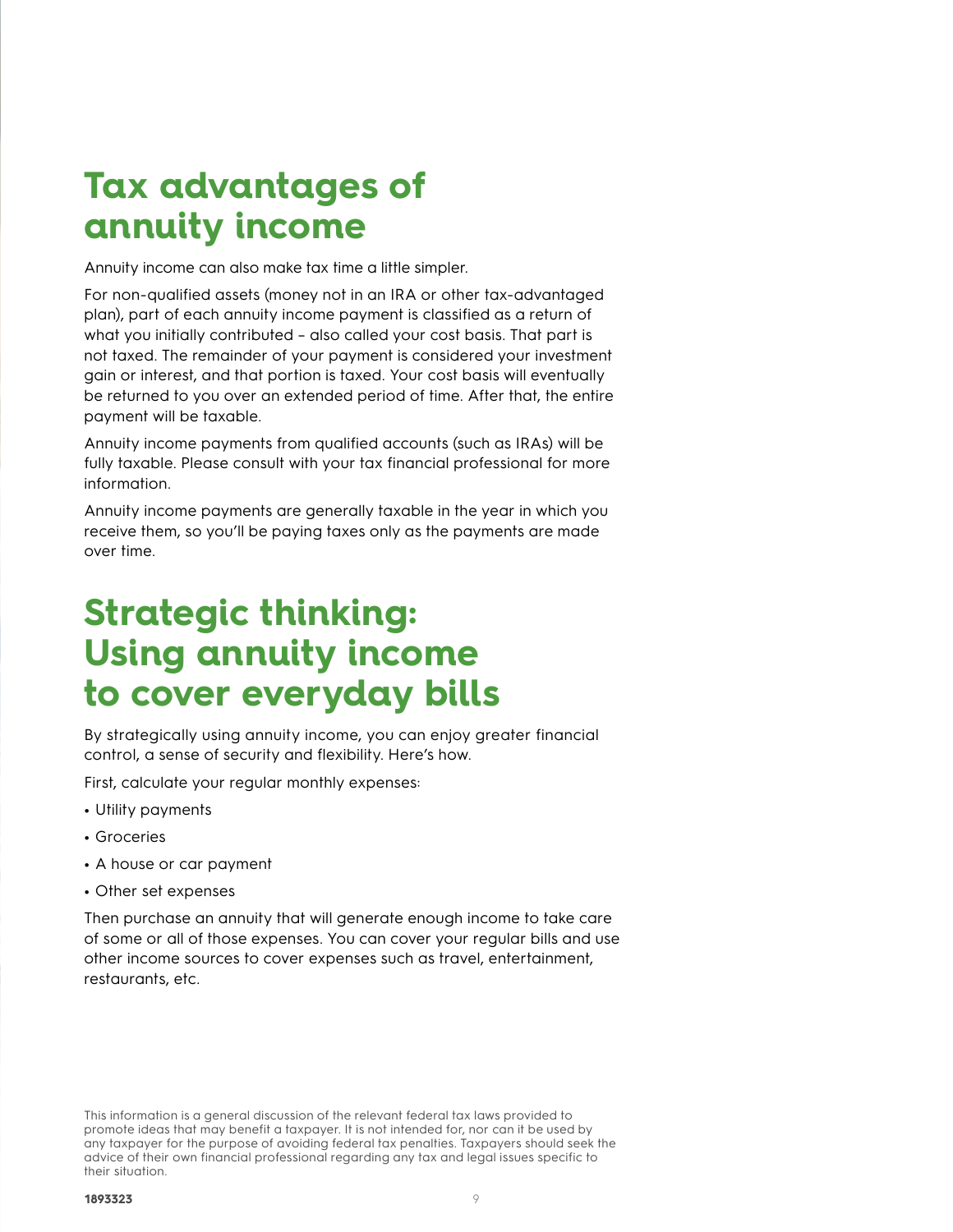### **Selecting the annuity income option that's right for you**

**Choosing the annuity income option that's right for you begins with answering a few questions. You'll need to consider how long you'll need the income and whether or not you'll need to provide income to another individual such as a spouse or beneficiary.** 

The chart on the next page outlines specific income choices and identifies how they work.

Generally, all lifetime income options will meet IRS required minimum distributions (RMDs), although not all options are available with all contracts.



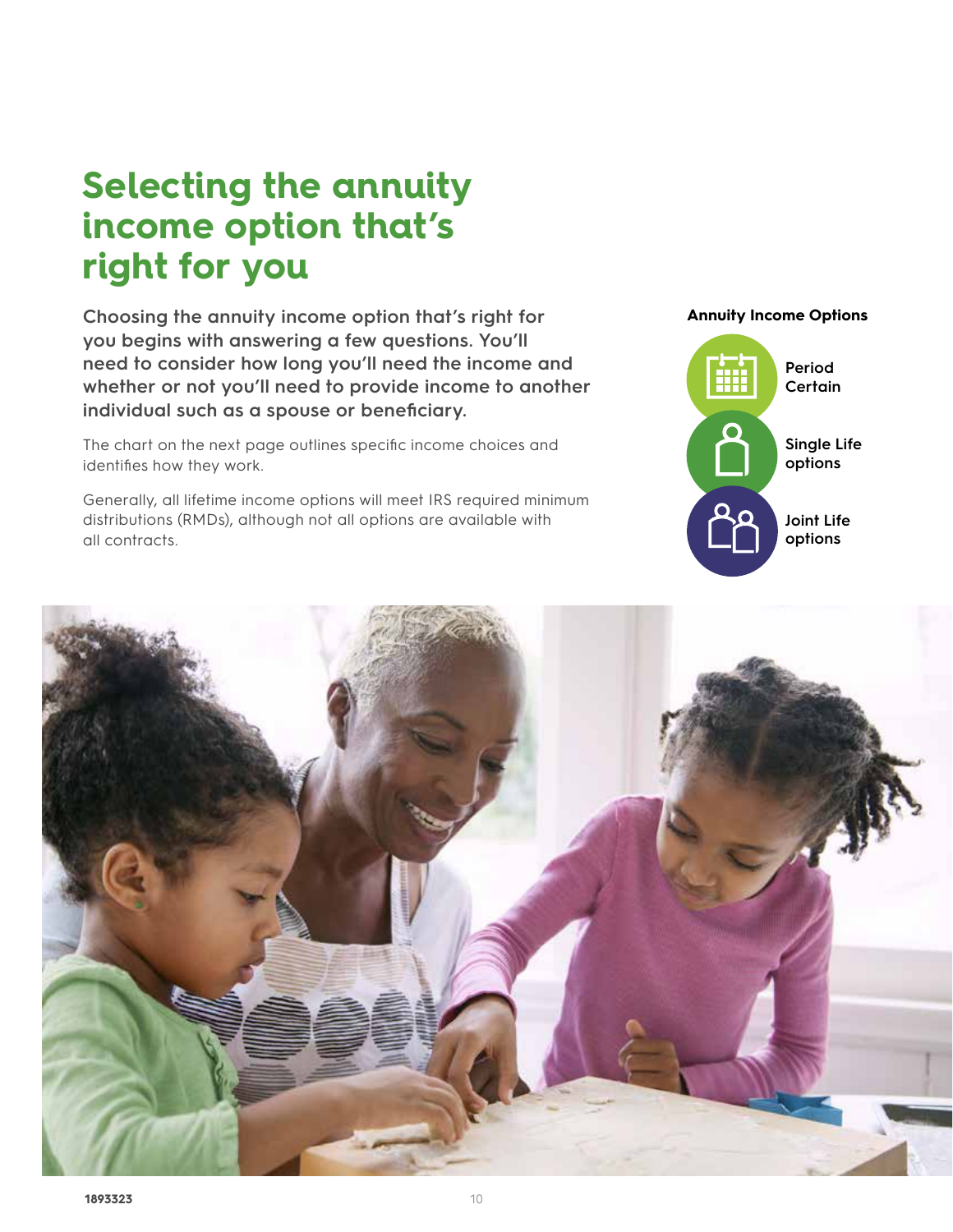### **Annuity Income Options**

| <b>Period Certain</b>      | Provides income payments for a designated period of time – the period certain<br>(typically 5-30 years). If the annuitant dies before the end of the period certain,<br>income payments will continue to the beneficiary for the remainder of the period.                                                                                                                                                                                                                                                                                                                                                                                                           |
|----------------------------|---------------------------------------------------------------------------------------------------------------------------------------------------------------------------------------------------------------------------------------------------------------------------------------------------------------------------------------------------------------------------------------------------------------------------------------------------------------------------------------------------------------------------------------------------------------------------------------------------------------------------------------------------------------------|
| <b>Single Life options</b> | · Single Life only<br>Provides income payments for the lifetime of the annuitant. Payments end at the<br>annuitant's death. This annuity option does not provide income or offer benefits to<br>heirs or survivors.                                                                                                                                                                                                                                                                                                                                                                                                                                                 |
|                            | • Single Life only with Period Certain<br>Provides a guaranteed income throughout the lifetime of the annuitant with an<br>additional guarantee that if the annuitant dies before the end of the period<br>certain, income payments will continue to the beneficiary for the remainder of<br>the period.                                                                                                                                                                                                                                                                                                                                                            |
|                            | · Single Life only with Cash Refund <sup>2</sup><br>Guarantees an income throughout the lifetime of the annuitant. If at the annuitant's<br>death, the total income payments made are less than the amount annuitized, the<br>difference is paid to the beneficiary in a lump sum payment.                                                                                                                                                                                                                                                                                                                                                                          |
|                            | · Single Life only with Installment Refund <sup>2</sup><br>Guarantees an income throughout the lifetime of the annuitant. If at the annuitant's<br>death, the total income payments made are less than the amount annuitized,<br>income payments will continue to the beneficiary until the total income payments<br>equal the amount annuitized.                                                                                                                                                                                                                                                                                                                   |
| Joint Life options         | · Joint Life with 100%, 66.67% or 50% to Survivor<br>Provides income payments for as long as either annuitant is alive, with the surviving<br>individual receiving the applicable percentage of the original payment. This will<br>not provide income or offer benefits to heirs or survivors other than the joint<br>annuitants.                                                                                                                                                                                                                                                                                                                                   |
|                            | . Joint Life with Period Certain and 100%, 66.67% or 50% to Survivor<br>Provides income payments for as long as either annuitant is alive, with the surviving<br>individual receiving the applicable percentage of the original payment. After the<br>death of the first individual, income payments continue at 100% until the end of the<br>period certain and thereafter at the applicable amount (i.e., 100%, 66.67% or 50%<br>of the original payment) until the surviving individual's death. If both individuals die<br>prior to the end of the period certain, income payments will continue at 100% to the<br>beneficiary for the remainder of the period. |
|                            | · Joint Life with Cash Refund <sup>2</sup><br>Guarantees an income for as long as either annuitant is alive. If upon the death of<br>both individuals the total income payments made are less than the original amount<br>annuitized, the difference will be paid to the beneficiary in a lump sum.                                                                                                                                                                                                                                                                                                                                                                 |

2. Not available with variable annuities.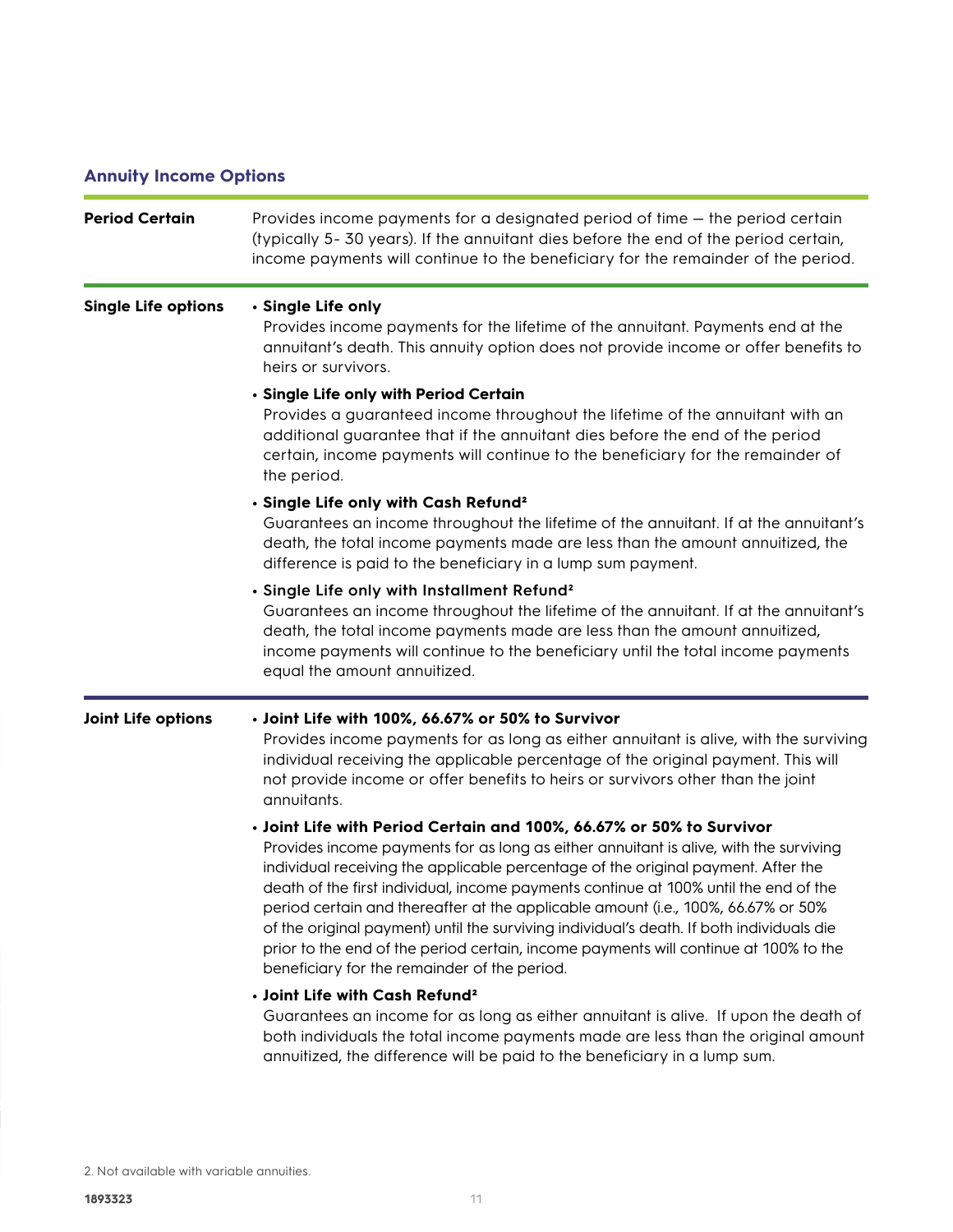

### **CASE STUDY How John and Marta simplified their retirement income.**

### **The challenge:**

After retiring three years ago, John, 67, and Marta, 64, discovered firsthand the complexities of managing retirement finances.

### **They had three sources of income:**



With only one of their income sources guaranteed, they found the task of matching their income with their expenses too complicated, too stressful and too time-consuming. It didn't help that their investment income fluctuated, and that income from Marta's work was inconsistent.

### **A simpler solution:**

They purchased an annuity that will generate payments equal to about 20% of their annual retirement income.

They'll use their annuity income to cover a good share of their non-discretionary expenses, such as groceries, utilities, property taxes and health insurance. With their basic living expenses taken care of, they won't have to constantly stress over whether they'll have enough income to pay the bills and enjoy the lifestyle they've planned for.

### **How John and Marta designed their lifelong retirement income:**

They chose a Joint Life with Period Certain of 10 years and 100% to Survivor option. Payments will be made over the lifetime of both spouses. When one spouse dies, the surviving spouse will continue to receive income payments. By adding a period certain of 10 years, they have a guarantee that payments will be made for at least 10 years. If both John and Marta die before the 10-year period is up, the remaining payments would go to the beneficiary or beneficiaries they've designated.

This is a hypothetical example for illustrative purposes only.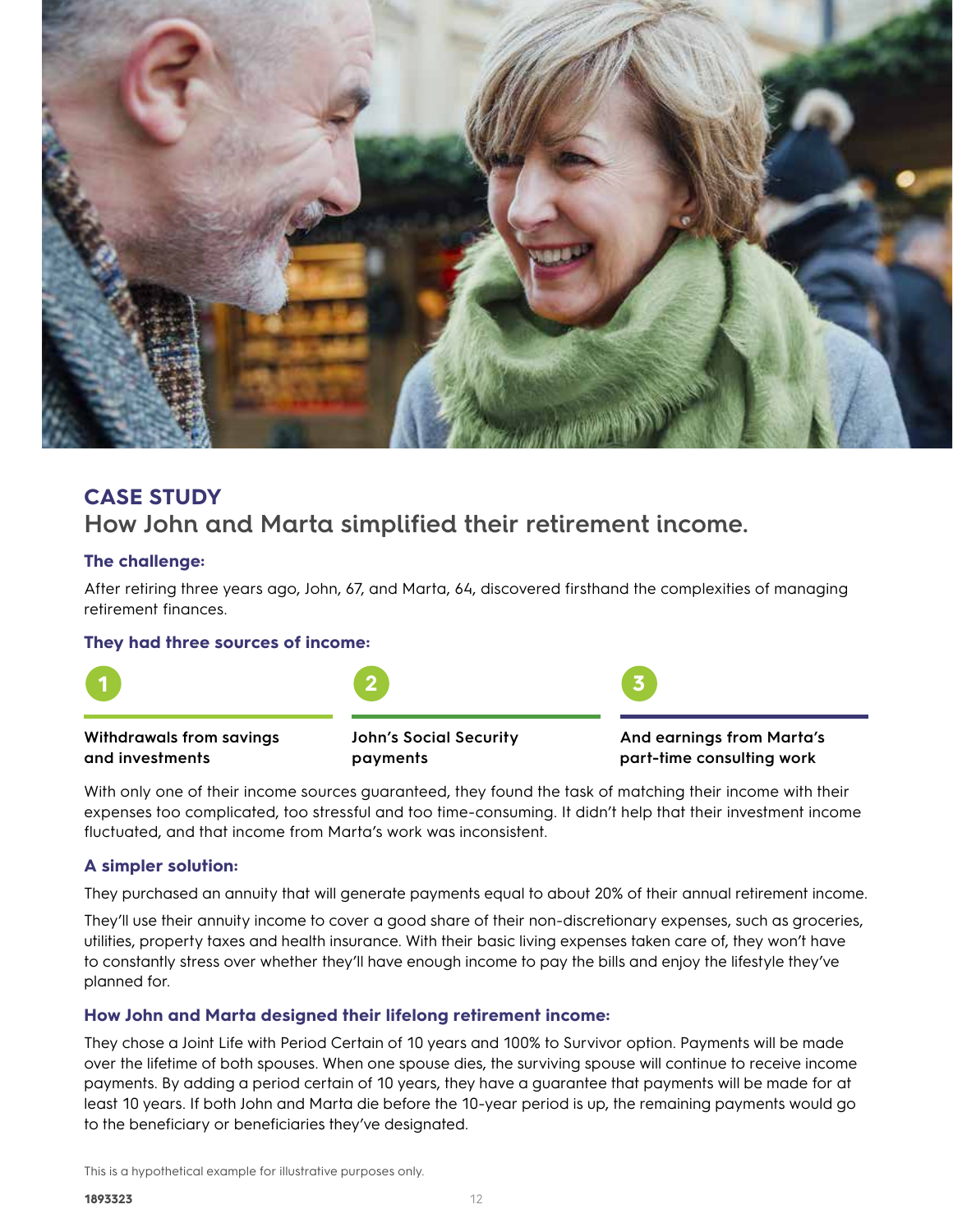# **Do you want to make retirement easier?**

By asking a few basic questions, you can gain a better idea of whether annuity income can help simplify your retirement finances.

#### **How much of my retirement income do I want guaranteed?**

You can customize an annuity income stream that fits your situation. It can be an additional secure income source along with any pension or Social Security benefits that you may receive.

#### **Do I or does my spouse have a family history of longevity?**

Consider the experience of your parents and grandparents. Have they lived to age 80 and beyond? Annuity income with a lifetime payment option transfers some of the financial risk of outliving your assets to an insurance company. An annuity protects against the financial side effects of living too long.

### **Do I look forward to the challenge of managing income over my retirement years?**

Managing retirement income can be complicated. Continually monitoring expenses and making adjustments to savings and investments can be difficult and demanding (and potentially complex from a tax standpoint). It's not a financial task that everyone enjoys. Annuity income can make that task simpler.

### **Do I have enough of a retirement savings "cushion" to deal with disappointing investment returns or declining interest rates?**

A period of poor investment market performance or low interest rates can push even conservative retirement income projections to the edge. Fixed annuity income replaces those uncertainties with guarantees.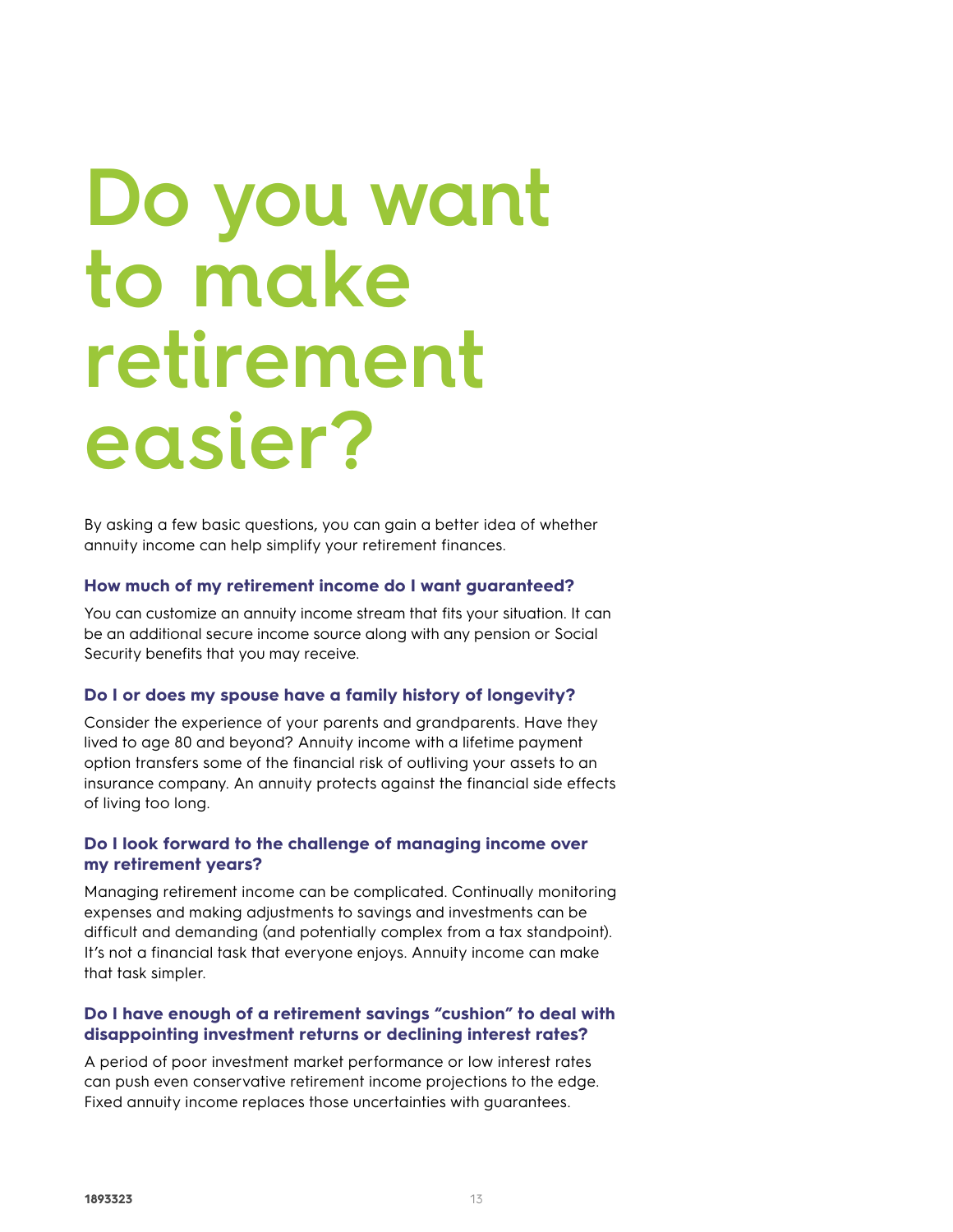

## **Simplify your retirement income**

Talk with your financial professional today about receiving an annuity income estimate that can help you decide which income option is best for you. Learn how annuity income can help take some of the work out of achieving a financially secure retirement.

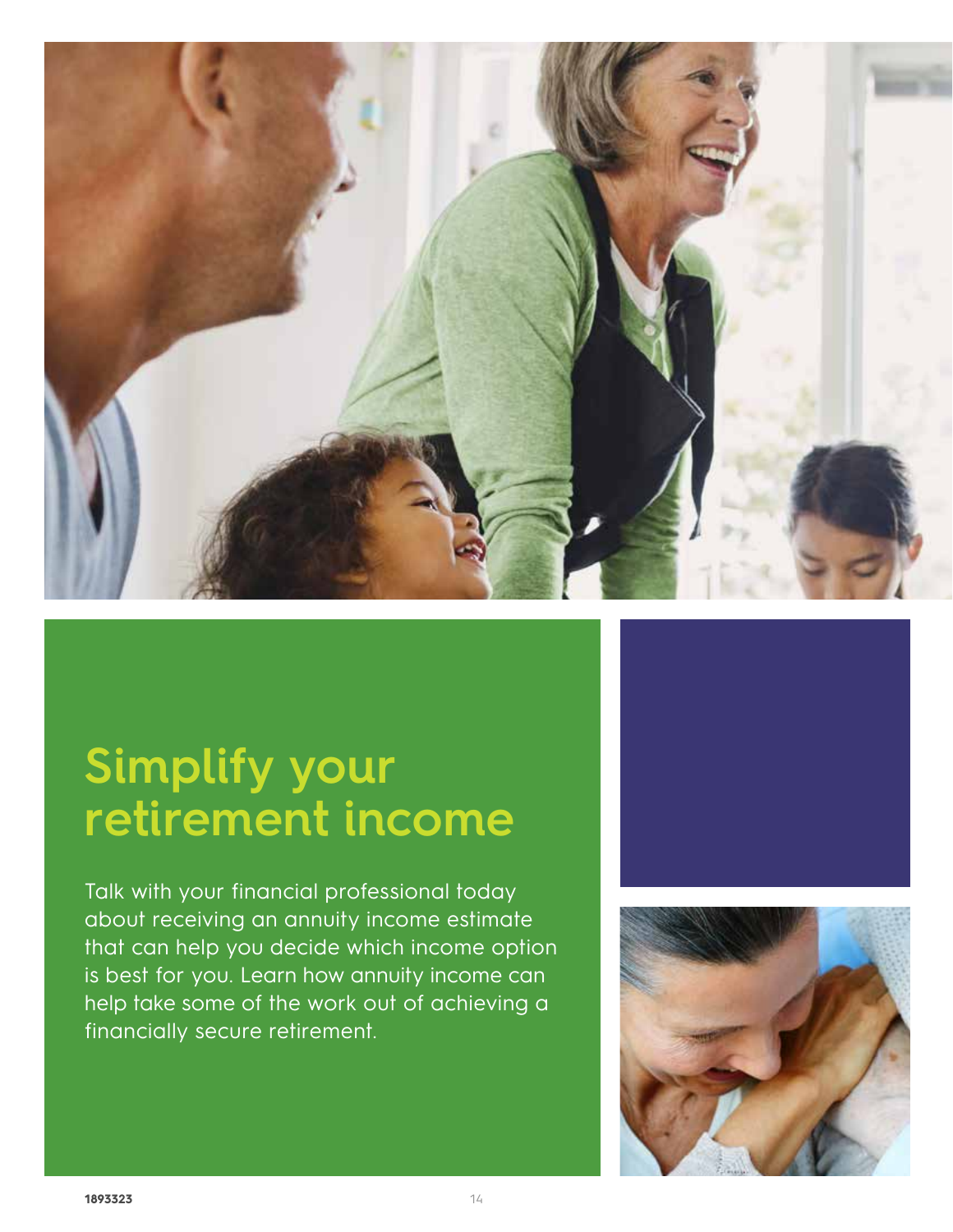

### **At Securian Financial, we're here for family. And we're here because of it.**

Family doesn't have to branch from your tree, but it always shares your roots. Roots woven by common understanding, shared values and mutual respect. Like you, we believe a rewarding life is really about being present in the here and now, and that your financial picture should support the everyday moments as much as the major milestones. That's why our insurance, investment and retirement solutions give you the confidence to focus on what's truly valuable: banking memories with those who matter most.



**the rating agencies, and to see where our ratings rank relative to others, visit securian.com/ ratings.**